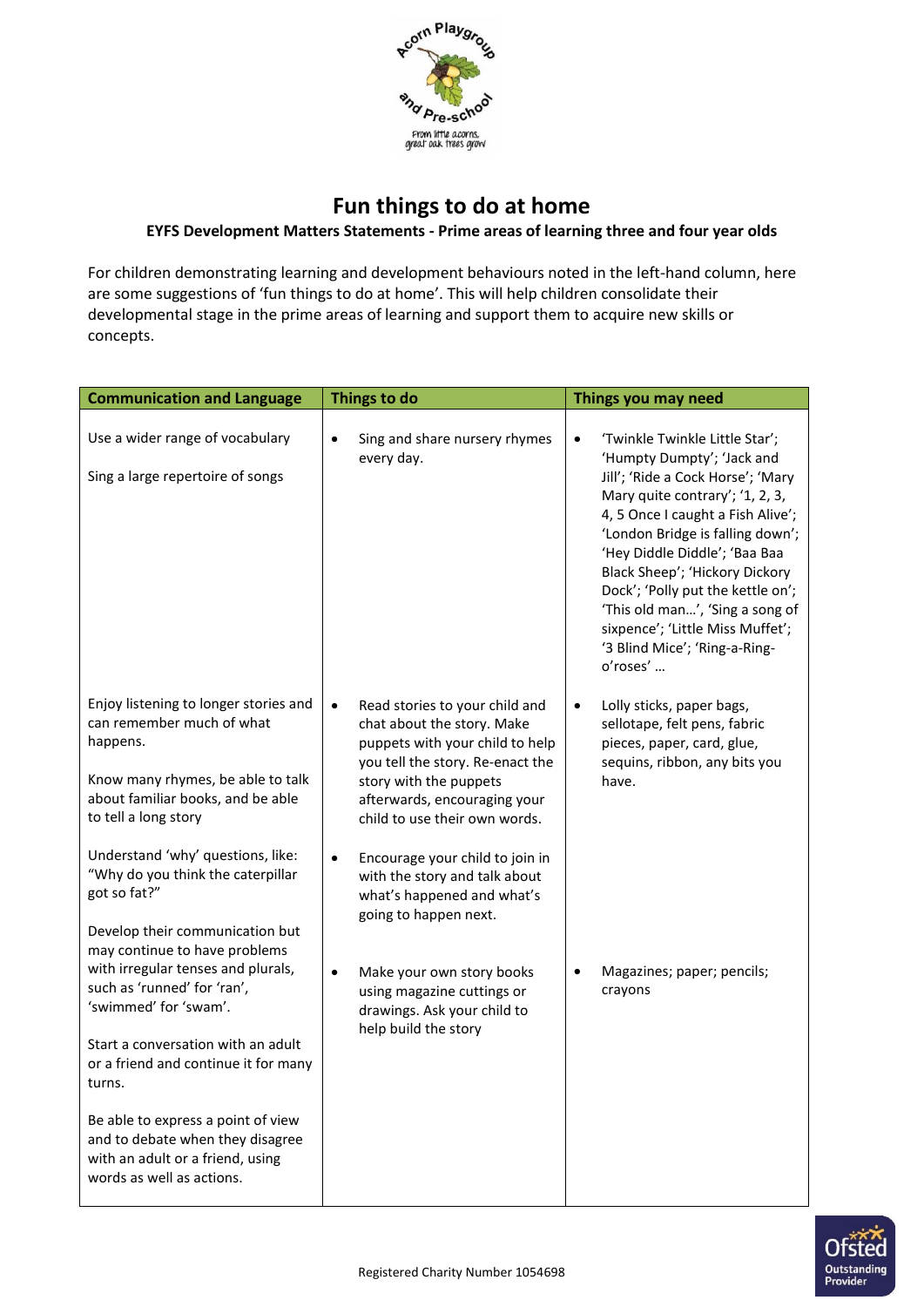| Pay attention to more than one<br>thing at a time, which can be<br>difficult.<br>Understand a question or<br>instruction that has two parts, such<br>as "Get your coat and wait at the<br>door". | Encourage your child to help<br>$\bullet$<br>you with household tasks such<br>as sorting the laundry, tidying a<br>room, sorting out a drawer,<br>working in the garden and talk<br>all the time.<br>Describe what you are doing as<br>$\bullet$<br>you work together on tasks<br>and encourage your child to do<br>the same.                                                                                                                  | Your home and everything in<br>$\bullet$<br>it.                                                                                                                                                                                                                                                                                                                                                                                                                                                                                      |
|--------------------------------------------------------------------------------------------------------------------------------------------------------------------------------------------------|------------------------------------------------------------------------------------------------------------------------------------------------------------------------------------------------------------------------------------------------------------------------------------------------------------------------------------------------------------------------------------------------------------------------------------------------|--------------------------------------------------------------------------------------------------------------------------------------------------------------------------------------------------------------------------------------------------------------------------------------------------------------------------------------------------------------------------------------------------------------------------------------------------------------------------------------------------------------------------------------|
|                                                                                                                                                                                                  | Enjoy doing things together<br>and talk whilst you're doing<br>them, for example making play<br>dough and then playing with it,<br>preparing meals, cleaning the<br>house, gardening, sorting, and<br>putting the washing away. Talk<br>all the time by doing a running<br>commentary on what you and<br>your child are doing. Offer two<br>or three part instructions such<br>as "roll out your dough and use<br>the cutter to make a shape". | Playdough recipe:<br>You will need:<br>8 tablespoons of<br>$\bullet$<br>plain flour<br>8 tablespoons of<br>$\bullet$<br>table salt<br>60ml of warm<br>$\bullet$<br>water, any food<br>colouring (optional)<br>1 tablespoon of<br>$\bullet$<br>vegetable oil<br>Instructions:<br>Mix the dry<br>$\bullet$<br>ingredients<br>together<br>Mix the wet<br>$\bullet$<br>ingredients<br>together<br>Mix the wet and<br>$\bullet$<br>dry ingredients<br>together<br>Put the dough on a<br>floury surface and<br>knead for a few<br>minutes. |
|                                                                                                                                                                                                  | Hard boil some eggs or use<br>pebbles and decorate them<br>with felt pens and small items<br>that can be stuck on such as<br>sequins.                                                                                                                                                                                                                                                                                                          | Eggs, pebbles,<br>sequins, felt pens.                                                                                                                                                                                                                                                                                                                                                                                                                                                                                                |
|                                                                                                                                                                                                  | Play a 'shopping' game. Set out<br>some items in your pretend<br>'shop' and ask your child to<br>remember the items that you<br>have requested on the<br>shopping list. They can go to<br>the 'shop' and put the items in<br>their bag and bring them<br>'home' to you.                                                                                                                                                                        | Any items from your pantry/food<br>cupboard                                                                                                                                                                                                                                                                                                                                                                                                                                                                                          |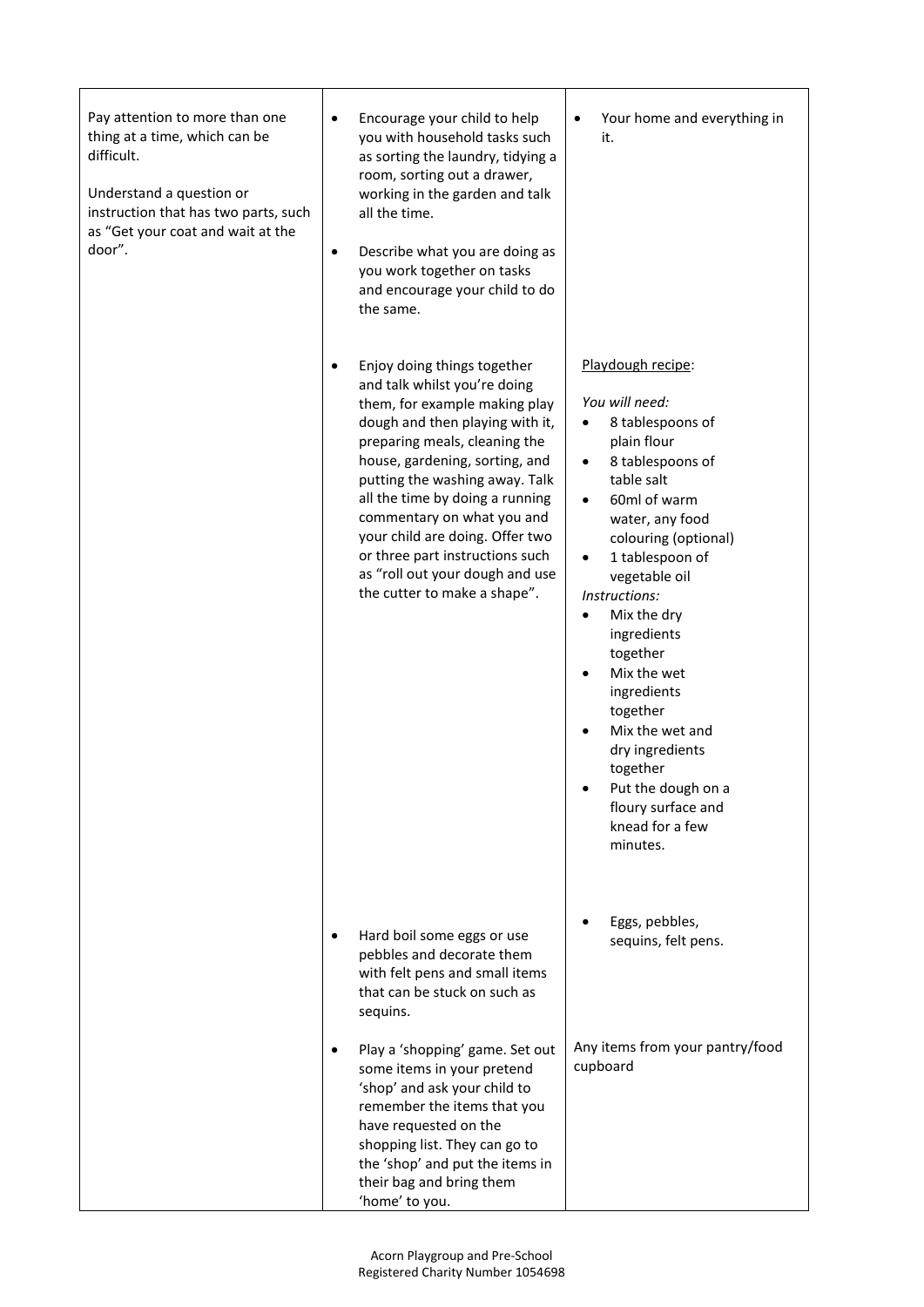| If you write a list each time,<br>you and your child can read<br>them when they return 'home'<br>and tick them off.<br>The list can get longer and<br>longer; how many items can<br>they remember? For example,<br>write '2 potatoes' first and let<br>your child go to the 'shop'.<br>Return and check their bag for<br>the items and tick them off the<br>list.<br>Put the potatoes back and<br>write a second list, for example<br>2 potatoes and three apples<br>and so on. The game<br>continues. |  |  |
|--------------------------------------------------------------------------------------------------------------------------------------------------------------------------------------------------------------------------------------------------------------------------------------------------------------------------------------------------------------------------------------------------------------------------------------------------------------------------------------------------------|--|--|
|                                                                                                                                                                                                                                                                                                                                                                                                                                                                                                        |  |  |
|                                                                                                                                                                                                                                                                                                                                                                                                                                                                                                        |  |  |

| <b>Physical Development</b>                                                                                                                                                                                                                                     | Things to do                                                                                                                                                                                                                                                                                  | Things you may need                                                                                                                     |
|-----------------------------------------------------------------------------------------------------------------------------------------------------------------------------------------------------------------------------------------------------------------|-----------------------------------------------------------------------------------------------------------------------------------------------------------------------------------------------------------------------------------------------------------------------------------------------|-----------------------------------------------------------------------------------------------------------------------------------------|
|                                                                                                                                                                                                                                                                 |                                                                                                                                                                                                                                                                                               |                                                                                                                                         |
| Continue to develop their<br>movement, balancing, riding<br>(scooters, trikes and bikes) and ball<br>skills.<br>Match their developing physical<br>skills to tasks and activities. For<br>example, they decide whether to<br>crawl, walk or run across a plank, | Make an obstacle course using<br>$\bullet$<br>cushions, chairs, clothes airers,<br>duvets, blankets, pillows and<br>encourage your child to move<br>around, over, under, between,<br>in different ways. Save the<br>more energetic ones for<br>outdoors.                                      | Cushions, chairs, small tables,<br>$\bullet$<br>clothes airers, stools, pillows<br>etc                                                  |
| depending on its length and width.<br>Collaborate with others to manage<br>large items, such as moving a long<br>plank safely, carrying large hollow<br>blocks.                                                                                                 | Put number labels on the items<br>$\bullet$<br>to add maths to the activity<br>and encourage your child to<br>move around the items in<br>order.                                                                                                                                              | Home-made number<br>$\bullet$<br>cards/labels                                                                                           |
| Skip, hop, stand on one leg and<br>hold a pose for a game like musical<br>statues.                                                                                                                                                                              | For a Springtime themed<br>$\bullet$<br>activity, hop like a rabbit, jump<br>like a frog, skip like a lamb and<br>so on. You could make symbols<br>to hold up and each time you<br>swap them, your child must do<br>a different action.<br>Consider swapping roles and<br>you do the actions. |                                                                                                                                         |
| Use one-handed tools and<br>equipment, for example, making<br>snips in paper with scissors.<br>Show a preference for a dominant<br>hand.                                                                                                                        | Use child scissors to cut<br>$\bullet$<br>different materials, cards,<br>paper, greaseproof paper,<br>tissues, kitchen roll, cardboard<br>tubes, foil, straws.                                                                                                                                | Safe scissors, materials: card,<br>$\bullet$<br>paper, greaseproof paper,<br>tissues, kitchen roll, card tubes,<br>straws               |
|                                                                                                                                                                                                                                                                 | Make models from either<br>$\bullet$<br>construction sets, playdough or<br>junk materials. Allow your child<br>to use safe tools. Talk to your                                                                                                                                                | Paper; card; glue, pens;<br>$\bullet$<br>pencils; crayons; different<br>materials for sticking such as<br>cotton wool; straws and foil. |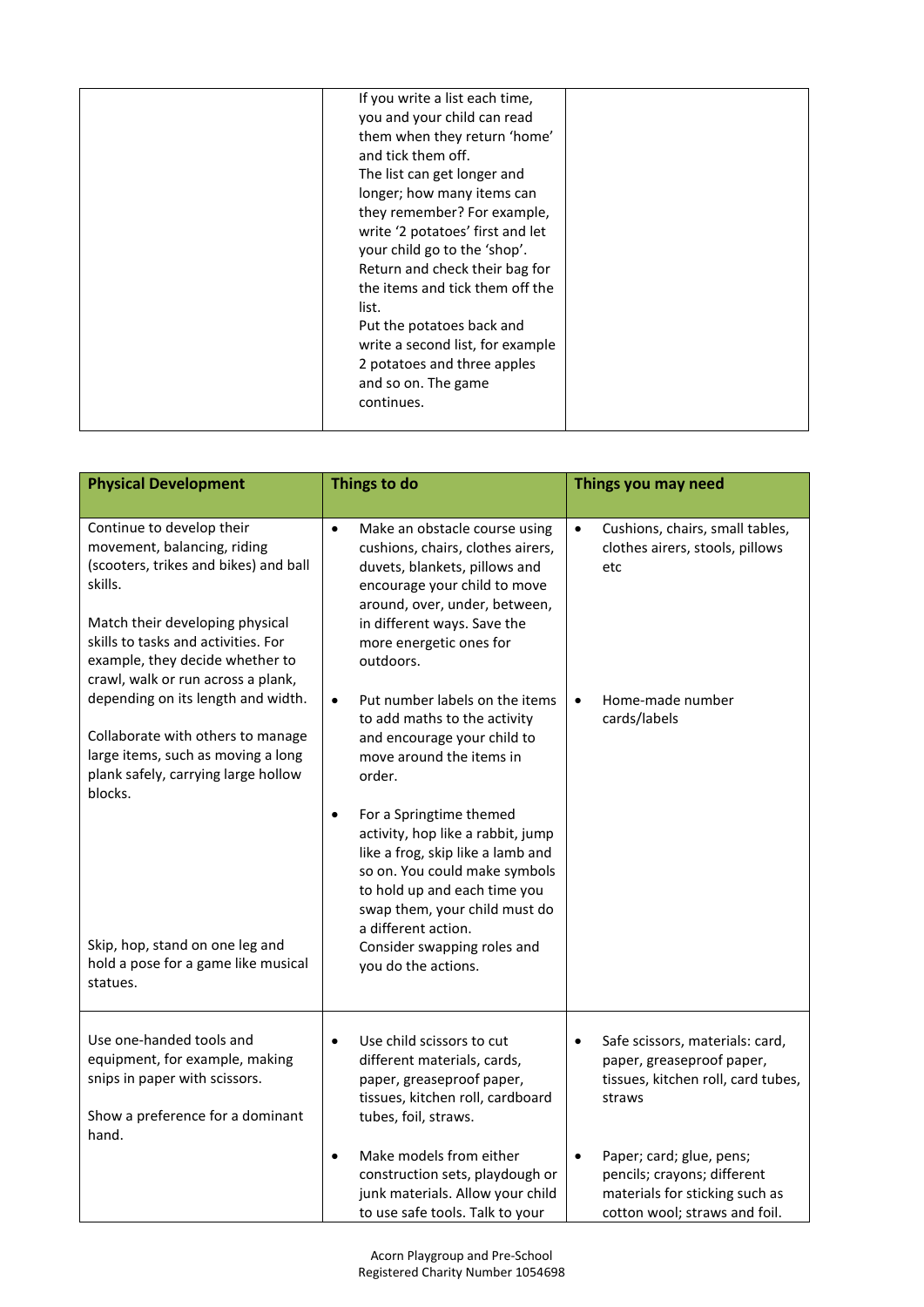|                                                                                                                                                                                                                                  | child as they work. Discuss                                                                                                                                                                                                                                                              |                                                                                                                                                                                                                                                                                                         |
|----------------------------------------------------------------------------------------------------------------------------------------------------------------------------------------------------------------------------------|------------------------------------------------------------------------------------------------------------------------------------------------------------------------------------------------------------------------------------------------------------------------------------------|---------------------------------------------------------------------------------------------------------------------------------------------------------------------------------------------------------------------------------------------------------------------------------------------------------|
|                                                                                                                                                                                                                                  | what they're doing and make<br>suggestions of how things<br>might be created or adapted.<br>Encourage your child to talk as<br>they work, ask questions such<br>as 'tell me about this bit', 'I<br>wonder why you've put that<br>there?'                                                 | Construction sets, playdough,<br>$\bullet$<br>tools - scissors, sticky tape<br>string, paper clips, etc<br>Junk materials: cardboard<br>$\bullet$<br>boxes of all sizes, paper, card,<br>sticky tape, parcel tape, glue,<br>kitchen roll tubes, yogurt pots,<br>lids, foil/wrapping paper,<br>wallpaper |
|                                                                                                                                                                                                                                  | Have an egg/potato and spoon<br>race, preferably outdoors in<br>your garden if possible.<br>Balance your egg/potato<br>carefully and walk/run as fast<br>as you can. (A handy tip would<br>be to hard boil the eggs first.)<br>You could decorate your<br>eggs/potatoes before the race. | Small potatoes; boiled eggs<br>$\bullet$<br>and spoons                                                                                                                                                                                                                                                  |
|                                                                                                                                                                                                                                  | Use child scissors, child knives<br>$\bullet$<br>or kitchen utensils to help<br>prepare food for meals such as<br>chopping, grating, slicing,<br>snipping vegetables, fruit,<br>cheese, and herbs.                                                                                       |                                                                                                                                                                                                                                                                                                         |
| Use a comfortable grip with good<br>control when holding pens and<br>pencils.<br>Choose the right resources to carry<br>out their own plan. For example,<br>choosing a spade to enlarge a small<br>hole they dug with a trowel.  | Make an egg-shaped book,<br>$\bullet$<br>stapling it to form a binding.<br>Make each page into an Easter<br>or Spring celebration of things<br>you can see or find out about,<br>for example eggs, lambs, new<br>flowers, buds on trees and<br>bushes, sunshine and so on.               |                                                                                                                                                                                                                                                                                                         |
| Start taking part in some group<br>activities which they make up for<br>themselves, or in teams.<br>Increasingly be able to use and<br>remember sequences and patterns<br>of movements which are related to<br>music and rhythm. | Play 'Simon Says'. Encourage<br>$\bullet$<br>your child to move vigorously<br>then talk about how they feel<br>(puffed out, breathing deeply,<br>heart moving fast, feeling hot).<br>Try giving two part instructions<br>such as "Simon says jump 5<br>times and then hop twice".        | Lots of energy!                                                                                                                                                                                                                                                                                         |
| Eats a healthy range of<br>foodstuffs and understands<br>need for variety in food.                                                                                                                                               | Take every opportunity to cook<br>together. Discuss what you<br>might make for a meal. Talk<br>about the recipe and<br>ingredients followed by<br>creating your own menu. Talk<br>about how foods are put<br>together and enjoy inviting<br>your child to help you make a                | Food items                                                                                                                                                                                                                                                                                              |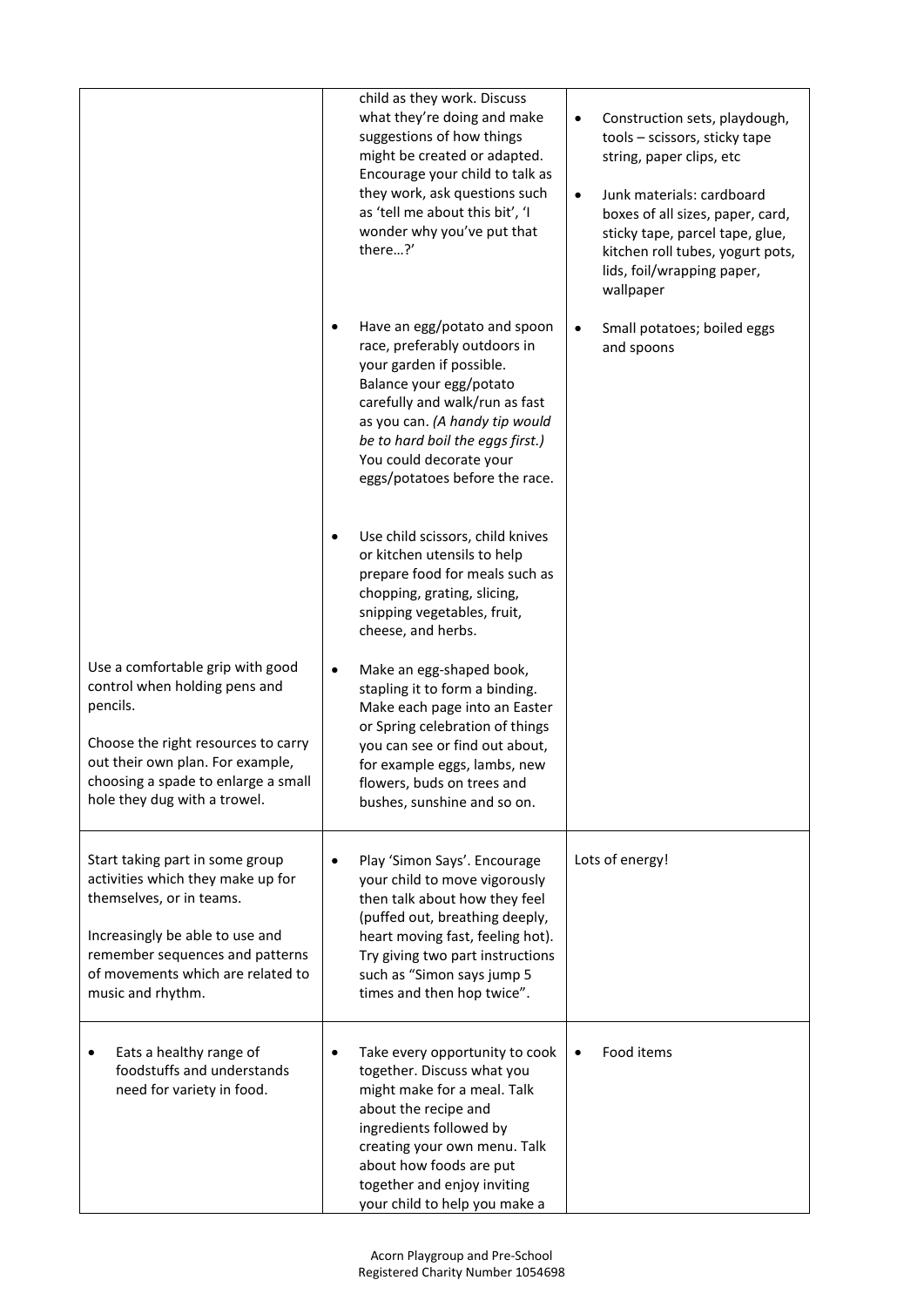| Shows understanding of how<br>to transport and store<br>equipment safely. | meal.<br>Invite your child to help tidy<br>up. For example, put the<br>washing up away/empty the<br>dishwasher.                                                                                            | Everyday chores at home |
|---------------------------------------------------------------------------|------------------------------------------------------------------------------------------------------------------------------------------------------------------------------------------------------------|-------------------------|
|                                                                           | Teach your child how to do 'jobs'<br>safely, for example, how to carry a<br>pair of scissors carefully, how to<br>put a glass jug in a cupboard, how<br>to stack plates/dishes so that they<br>don't fall. |                         |

| <b>Personal, Social and Emotional</b>                                                                                                                                                                                                         | Things to do                                                                                                                                                                                                                                                                                 | Things you may need                                    |
|-----------------------------------------------------------------------------------------------------------------------------------------------------------------------------------------------------------------------------------------------|----------------------------------------------------------------------------------------------------------------------------------------------------------------------------------------------------------------------------------------------------------------------------------------------|--------------------------------------------------------|
| <b>Development</b>                                                                                                                                                                                                                            |                                                                                                                                                                                                                                                                                              |                                                        |
| Develop their sense of responsibility<br>and membership of a community.<br>Select and use activities and<br>resources, with help when needed.<br>This helps them to achieve a goal<br>they have chosen, or one which is<br>suggested to them. | Encourage your child to join in<br>$\bullet$<br>with everyday tasks such as<br>making beds, folding washing,<br>drying up and putting dishes<br>away. Make a list of their<br>'chores' and place a<br>marble/pebble in a jar each day<br>that they complete them.                            | Your home                                              |
|                                                                                                                                                                                                                                               | Plant some seeds in pots on your<br>$\bullet$<br>windowsill and watch them<br>grow. Encourage your child to<br>look after them by watering<br>them and noticing the change<br>that happens.                                                                                                  | Compost, small pots and seeds<br>$\bullet$<br>or bulbs |
| Increasingly follow rules,<br>understanding why they are<br>important.                                                                                                                                                                        | Do some cooking together that<br>$\bullet$<br>may include making some<br>chocolate nests for Easter.                                                                                                                                                                                         | Cereal, chocolate, cake cases                          |
| Remember rules without needing an<br>adult to remind them.                                                                                                                                                                                    |                                                                                                                                                                                                                                                                                              |                                                        |
| Make healthy choices about food,<br>drink, activity and toothbrushing.                                                                                                                                                                        | $\bullet$<br>Take every opportunity to cook<br>together. Discuss what you<br>might make for a meal. Talk<br>about the recipe and ingredients<br>followed by creating your own<br>menu. Talk about how foods are<br>put together and enjoy inviting<br>your child to help you make a<br>meal. | Food items<br>$\bullet$                                |
| Collaborate with others to manage<br>large items, such as moving a long<br>plank safely, carrying large hollow<br>blocks.                                                                                                                     | Invite your child to help tidy up.<br>$\bullet$<br>For example, put the washing up<br>away/empty the dishwasher.<br>Work with your child and show<br>them how to carry out 'jobs'<br>safely, for example, how to carry<br>a pair of scissors carefully, how                                  | Everyday chores at home                                |